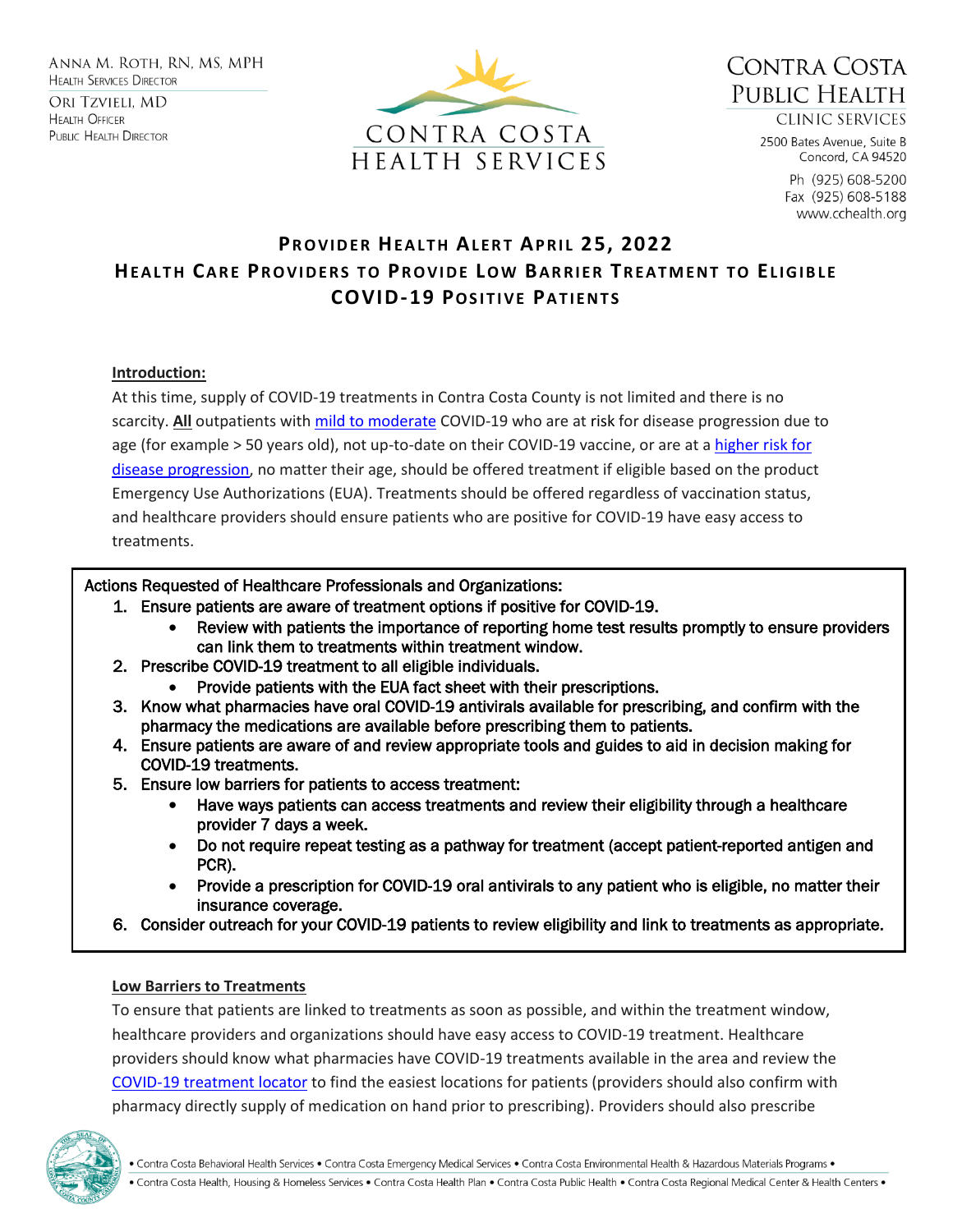oral antiviral treatments to all eligible patients regardless of vaccine status or insurance coverage and decrease any barriers to quick treatments such as requiring repeat testing. Additionally, providers should ensure patients have access to treatments 7 days a week with a provider who can review eligibility, contraindications, and prescribe.

## **Treatment Guidelines:**

Currently one of the preferred treatments for COVID-19, as reviewed by th[e NIH treatment guidelines](https://www.covid19treatmentguidelines.nih.gov/management/clinical-management/nonhospitalized-adults--therapeutic-management/)  [for outpatients,](https://www.covid19treatmentguidelines.nih.gov/management/clinical-management/nonhospitalized-adults--therapeutic-management/) is Paxlovid, an oral antiviral treatment.

Paxlovid is available for adults and pediatric patients 12 years of age and older weighing at least 40 kg (90 lbs). It should be started as soon as possible, but within 5 days of symptom onset. It is given twice a day for 5 days and has been shown to reduce the relative risk of COVID-19 related hospitalization or death by 88% when compared to placebo.

Paxlovid includes nirmatrivir, a SARS-COVID-19 main protease, and ritonavir, an HIV-1 protease inhibitor and CYP3A inhibitor. Given this, Paxlovid is contraindicated with many commonly prescribed prescriptions and over-the-counter drugs, and also has some warnings and precautions. These warnings include renal dosing for individuals with an eGFR ≥30 to <60 mL/min, and contraindications for severe Hepatic Impairment (Child Pugh Class C) and severe renal disease (eGFR <30 mL/min). Recent updates to the EUA have allowed the availability of Paxlovid in dose package for the renal dosing to ease prescribing.

Health care providers should review the [Paxlovid EUA](https://www.fda.gov/media/155049/download) an[d fact sheet for healthcare](https://www.fda.gov/media/155050/download) prior to prescribing Paxlovid for a complete list of contraindicated drugs, further details on administration, dosing, warnings, and precautions.

For patients who have a contraindication to Paxlovid, **alternative treatments options** (e.g. monoclonal antibodies) should be reviewed to see if they are eligible and these patients should be linked to treatments as appropriate.

In addition to the EUA, tools exist to aid providers in review of drug interactions and contraindication, as Paxlovid can safely be managed by medication adjustment in light of certain drug interactions. Resources can also be used to review if patients have any contraindications to Paxlovid, and if any contraindications are presents aid to see if they are candidates for other potential COVID-19 treatment options.

These resources include:

- The [NIH treatment Guidelines for Outpatient](https://www.covid19treatmentguidelines.nih.gov/management/clinical-management/nonhospitalized-adults--therapeutic-management/) Management of COVID-19, which includes updated guidance and changes that take into consideration variants,
- The [Liverpool COVID-19 Drug Interaction Tool,](file:///C:/Users/smekuria/Desktop/%20https/covid19-druginteractions.org/checker) which is a comprehensive, up-to-date, evidencebased COVID-19 drug-drug interaction resource, freely available to healthcare workers, patients and researchers and also have an app that is available for use.